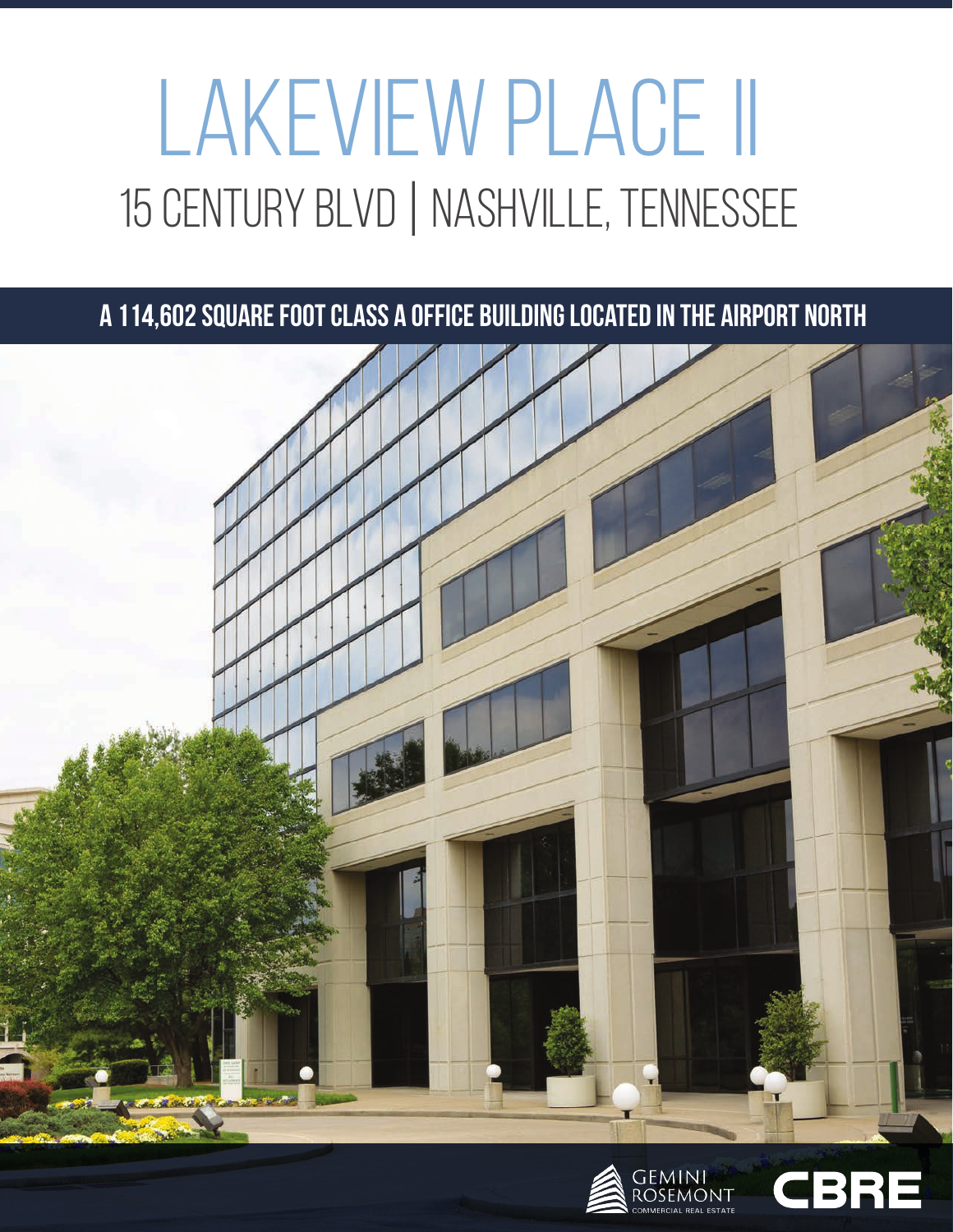## Lakeview place

The Lakeview office portfolio consists of three Class A office buildings totaling 382,164 SF located in the prestigious Century City office park. The buildings were built between 1986 and 1998 and have been institutionally owned and professionally managed since they were developed. The office park boasts some of the nicest buildings in the entire city and is occupied by household names such as Anthem, CNA Insurance and Proctor & Gamble.





### Prime Century City location

- Covered outdoor seating area
- Recent building upgrades
- Full floor availability
- Convenient to I-40 and Nashville International Airport
- Numerous amenities nearby
- Most competitive Class A lease rate in the office park
- 5/1,000 parking ratio
- Conference room open to all Tenants in the office park
- FOODA daily onsite food service
- Onsite property management



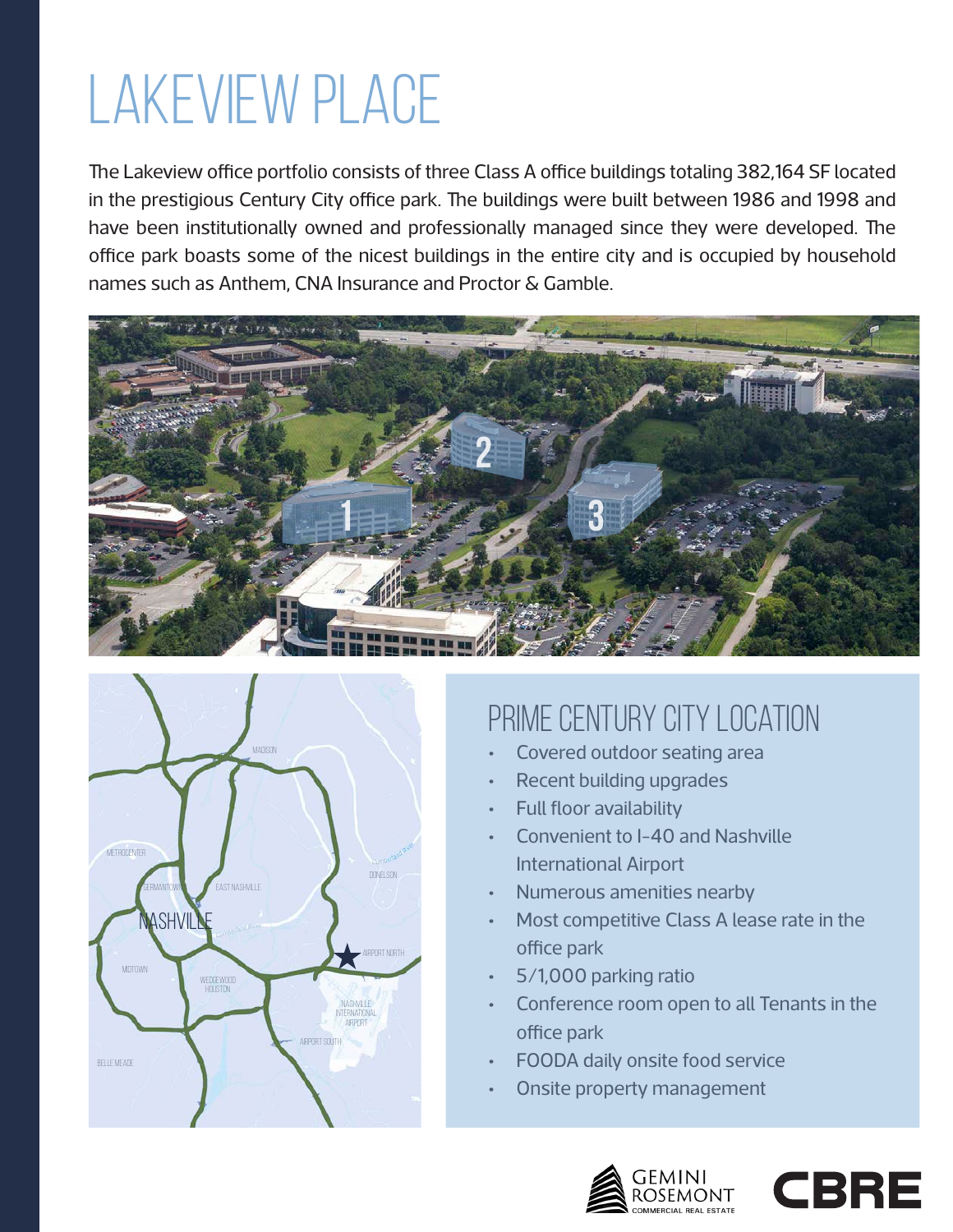## FLOOR PLANS & AVAILABILITY

### 2nd Floor

• Suite 205 - 7,394 SF



### 3rd Floor

• Suite 300 - 10, 746 SF



• Suite 400 - 20,632 SF